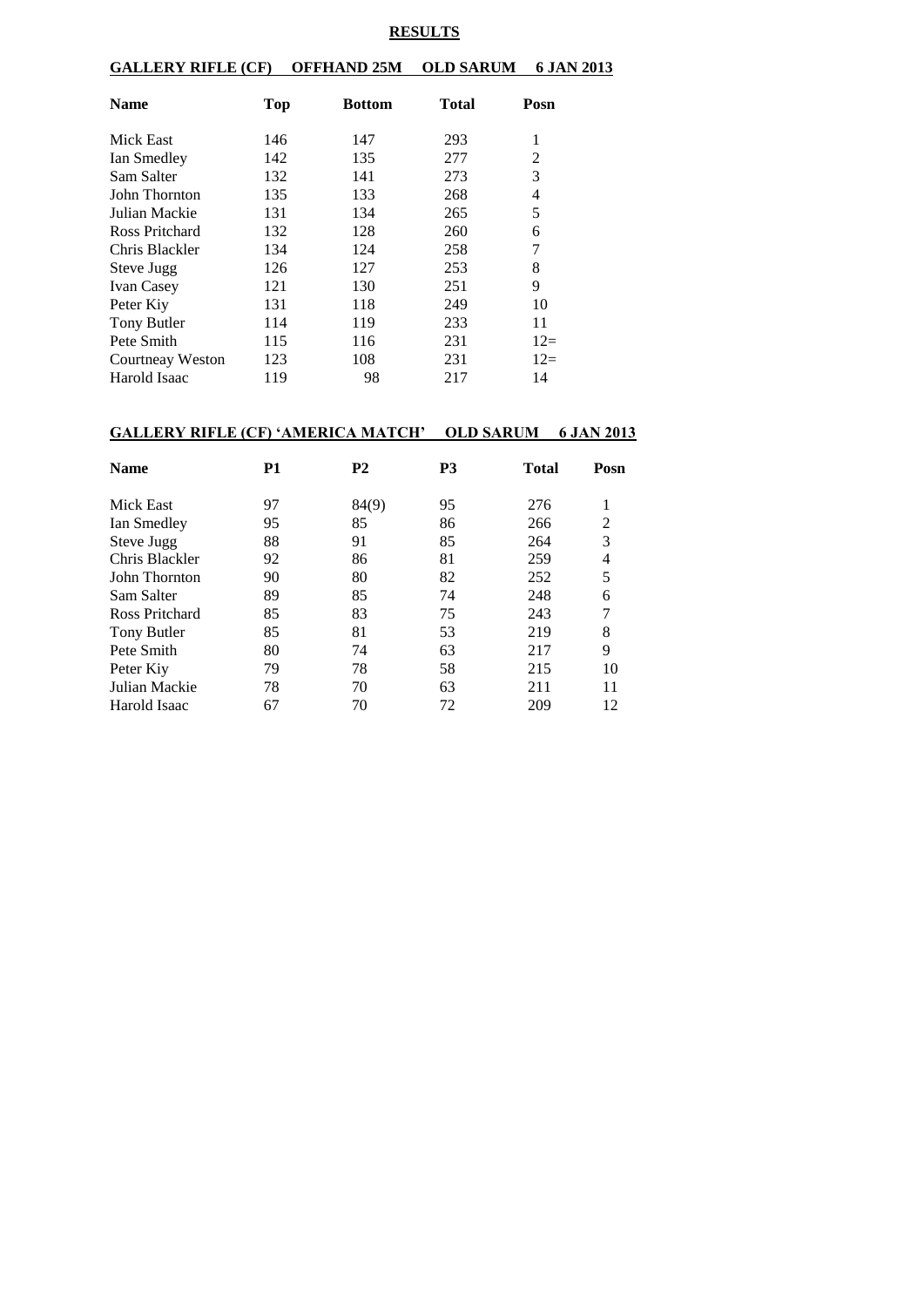## **F CLASS 300YDS CENTURY 13 JAN 2013**

| <b>Name</b>          | <b>Class</b> | <b>Rifle Make/Mod</b> | <b>Calibre</b> | <b>Bullet wt</b> | <b>Score</b> | Posn                     | <b>Pts</b>     |
|----------------------|--------------|-----------------------|----------------|------------------|--------------|--------------------------|----------------|
| Sam Salter           | F/O          | <b>RPA</b>            | 6.5x55         | 139              | 75.10        | $1 =$                    | 9.5            |
| Ian Smedley          | F/O          | <b>Barnard</b>        | .308           | 200              | 75.10        | $1 =$                    | 9.5            |
| <b>Mick East</b>     | F/O          | Shilen                | 6 Dasher       | 105              | 74.12        | 3                        | 8              |
| Ian Smedley          | F/TR         | <b>SGC AR15</b>       | .223           | 69               | 73.7         | $\overline{4}$           |                |
| Richard Sharman      | F/O          | Valkyrie              | .284           | 175              | 72.8         | 5                        | $\overline{7}$ |
| <b>Mick East</b>     | F/TR         | Tikka M55 Sp          | .223           | 80               | 71.8         | 6                        |                |
| Ross Pritchard       | F/O          | <b>Barnard</b>        | .284           | 180              | 71.6         | $\overline{7}$           | 6              |
| Pete Smith           | F/TR         | SGC AR15              | .223           | 69               | 71.5         | 8                        | 5              |
| Julian Mackie        | F/TR         | Sauer                 | .223           | 55               | 70.3         | 9                        | $\overline{4}$ |
| Simon Rogers         | F/TR         | Remmy 700             | .308           | 155              | 68.5         | 10                       | 3              |
| <b>Steve Jugg</b>    | F/O          | <b>GBR</b>            | 6.5x47         | 139              | 68.2         | 11                       | $\overline{2}$ |
| Hal Bohne            | F/TR         | Sauer                 | .223           | 55               | 67.0         | 12                       | $\mathbf{1}$   |
| Ross Pritchard       | F/TR         | Remmy 700             | .223           | 80               | 62.1         | 13                       | $\mathbf{1}$   |
| Tony Jackson         | F/O          | Custom TJ             | 6PPC           | 70               | 61.1         | 14                       | $\mathbf{1}$   |
| Matt Grant           | F/TR         | Tikka T3              | .308           | 155              | 59.1         | 15                       | $\mathbf{1}$   |
| Ivan Casey           | F/TR         | Remmy 700             | .223           | 55               | 56.1         | 16                       | $\mathbf{1}$   |
| <b>Jason Slater</b>  | F/TR         | Tikka T3              | .308           | 168              | 56.0         | 17                       | $\mathbf{1}$   |
| <b>Graham Downer</b> | F/TR         | Surgeon               | .308           | 155              | 45.0         | 18                       | 1              |
| Richard Sharman      | ${\rm F/O}$  | Valkyrie              | .284           | 180              | 75.8         | $2nd$ att                |                |
| <b>Mick East</b>     | F/O          | Barnard               | .284           | 168              | 74.8         | $2nd$ att                |                |
| Matt Grant           | F/TR         | Tikka T3              | .308           | 155              | 64.0         | $2nd$ att                |                |
| <b>Graham Downer</b> | F/TR         | Surgeon               | .308           | 155              | 61.2         | $2nd$ att                |                |
| Pete Smith           | F/TR         | SGC AR15              | .223           | 69               | 56.0         | $2nd$ att                |                |
| Ivan Casey           | F/TR         | Remmy 700             | .223           | 55               | 45.0         | $2nd$ att                |                |
| <b>Graham Downer</b> | F/TR         | Surgeon               | .308           | 155              | 66.4         | $3rd$ att                |                |
| <b>Matt Grant</b>    | F/TR         | Tikka T3              | .308           | 155              | 59.2         | $3rd$ att                |                |
| F/TR                 |              |                       |                |                  |              |                          |                |
| Ian Smedley          | F/TR         | SGC AR15              | .223           | 69               | 73.7         | 1                        | 10             |
| <b>Mick East</b>     | F/TR         | Tikka M55 Sp          | .223           | 80               | 71.8         | $\overline{2}$           | $\overline{9}$ |
| Pete Smith           | F/TR         | SGC AR15              | .223           | 69               | 71.5         | 3                        | $\,8\,$        |
| Julian Mackie        | F/TR         | Sauer                 | .223           | 55               | 70.3         | $\overline{\mathcal{L}}$ | 7              |
| Simon Rogers         | F/TR         | Remmy 700             | .308           | 155              | 68.5         | 5                        | 6              |
| Hal Bohne            | F/TR         | Sauer                 | .223           | 55               | 67.0         | 6                        | 5              |
| Ross Pritchard       | F/TR         | Remmy 700             | .223           | 80               | 62.1         | 7                        | $\overline{4}$ |
| Matt Grant           | F/TR         | Tikka T3              | .308           | 155              | 59.1         | 8                        | 3              |
| Ivan Casey           | F/TR         | Remmy 700             | .223           | 55               | 56.1         | 9                        | $\overline{c}$ |
| <b>Jason Slater</b>  | F/TR         | Tikka T3              | .308           | 168              | 56.0         | 10                       | $\mathbf{1}$   |
| <b>Graham Downer</b> | F/TR         | Surgeon               | .308           | 155              | 45.0         | 11                       | $\mathbf{1}$   |

## **.22 RIMFIRE OFFHAND 25M OLD SARUM 20 JAN 2013**

| <b>Name</b>             | Top     | <b>Bottom</b> | Total | Posn |
|-------------------------|---------|---------------|-------|------|
| Chris Dauwalder         | 144     | 144           | 288   | 1    |
| Tony Sizmur (G)         | 139     | 138           | 277   | 2    |
| Chris Blackler          | 135     | 136           | 271   | 3    |
| Chris Jenks             | 140     | 129           | 269   | $4=$ |
| <b>Jason Slater</b>     | 135     | 134           | 269   | $4=$ |
| <b>Ivan Casey</b>       | 133     | 133           | 266   | 6    |
| Tony Butler             | 127     | 129           | 256   | 7    |
| <b>Steve Winder</b>     | 127     | 125           | 252   | 8    |
| <b>Courtneay Weston</b> | 103(14) | 123(16)       | 226   | 9    |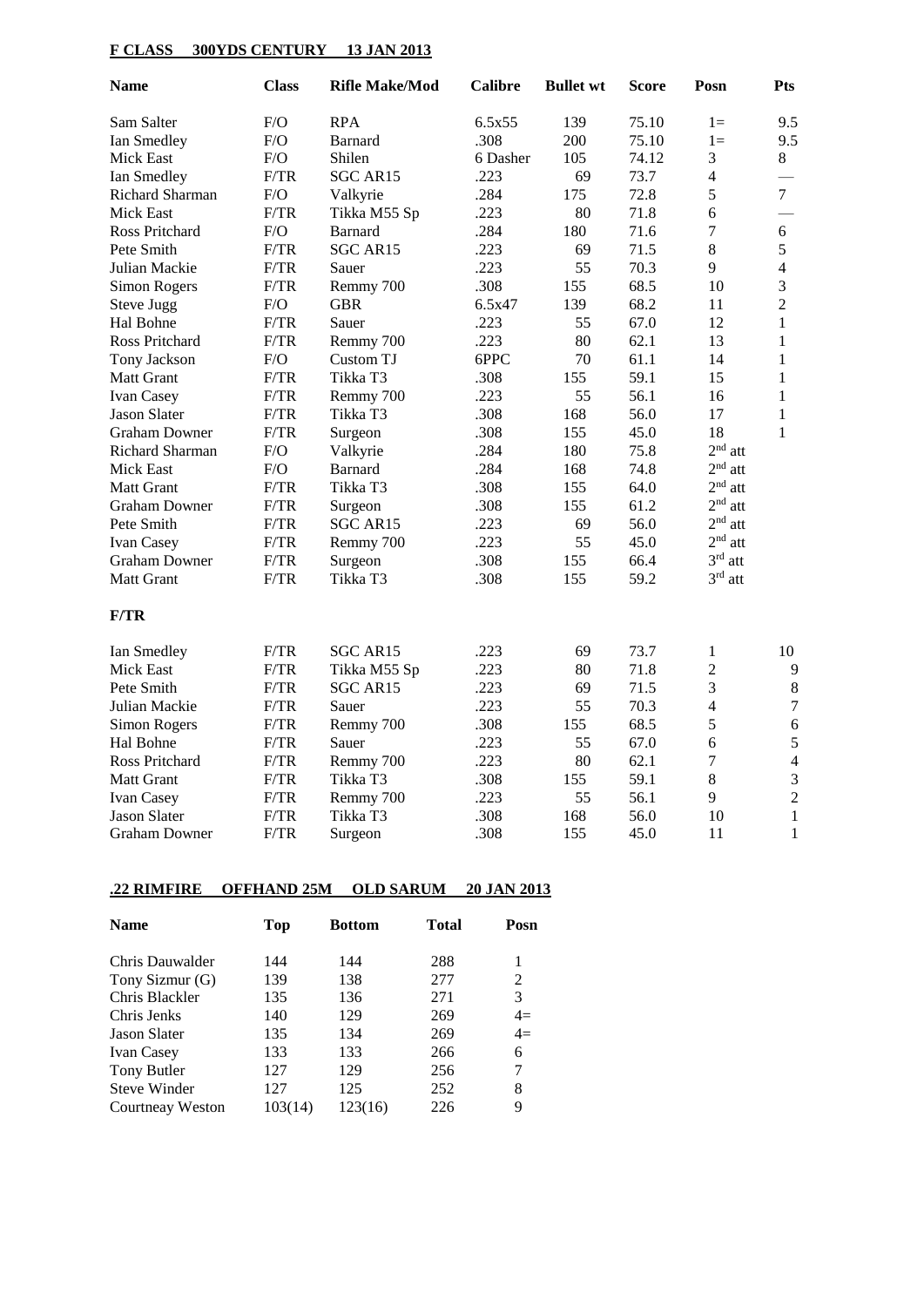|         | .22 RIMFIRE BENCHREST GROUPING 25M OLD SARUM 20 JAN 2013 (S/auto only - Not for Agg |  |  |
|---------|-------------------------------------------------------------------------------------|--|--|
| points) |                                                                                     |  |  |

| <b>Name</b>      | Rifle make/mod     | Ammo       | Gp1   | Gp2   | G <sub>p</sub> 3 | Gp4   | Agg    | Posn |
|------------------|--------------------|------------|-------|-------|------------------|-------|--------|------|
| Chris Nelson (G) | Ruger $10/22$      | <b>RWS</b> | 0.501 | 0.521 | 0.537            | 0.777 | 0.5840 |      |
| Ali Bamford (G)  | Ruger $10/22$      | <b>RWS</b> | 0.551 | 0.770 | 0.539            | 0.657 | 0.6293 | 2    |
| Chris Jenks      | $\mathrm{Sig}$ 522 |            | 0.559 | 0.586 | 0.594            | 1.032 | 0.6928 |      |
| Tony Butler      | Anschutz 525       | Eley Club  | 1.054 | 0.715 | 0.668            | 0.732 | 0.7923 | 4    |
| Tony Sizmur (G)  | $\mathrm{Sig}$ 522 |            | 1.148 | 0.717 | 0.761            | 0.966 | 0.8980 | 5    |
| Steve Winder     |                    |            | 1.044 | 1.090 | 0.888            | 0.815 | 0.9593 | 6    |
|                  |                    |            |       |       |                  |       |        |      |

### **.22 RIMFIRE PRONE 50YDS ANDOVER 27 JAN 2013**

| <b>Name</b>           | <b>Rifle Make/Mod</b> | Ammo                | Score | Posn      |
|-----------------------|-----------------------|---------------------|-------|-----------|
| Pete Smith            | Anschutz 54           | RWS Match 50        | 237.2 |           |
| Julian Mackie         | Anschutz 54           | <b>RWS 50</b>       | 233.3 | 2         |
| Ian Smedley           | <b>BSA</b> Century    | <b>RWS</b> Match 50 | 219.3 | 3         |
| <b>Graham Downer</b>  | Ruger 77              |                     | 199.2 | 4         |
| Chris Dauwalder       | Anschutz 64           | Eley Team           | 168.1 | 5         |
| <sub>B</sub><br>Ellis | CZ 452                |                     | 135.0 | 6         |
| Jason Vaughan         | S&W                   |                     | 127.1 | 7         |
| Shering<br>N          | CZ 452                |                     | 114.0 | 8         |
| Julian Mackie         | Anschutz 54           | <b>RWS 50</b>       | 232.4 | $2nd$ att |

# **GALLERY RIFLE (CF) OFFHAND 25M OLD SARUM 3 FEB 2013**

| <b>Name</b>          | Top | <b>Bottom</b> | Total | Posn |
|----------------------|-----|---------------|-------|------|
| Mick East            | 146 | 146           | 292   | 1    |
| Ian Smedley          | 142 | 138           | 280   | 2    |
| Pete Smith           | 138 | 137           | 275   | 3    |
| Chris Blackler       | 134 | 139           | 273   | 4    |
| <b>Jason Slater</b>  | 132 | 134           | 266   | 5    |
| Sam Salter           | 132 | 130           | 262   | 6    |
| <b>Richard Clapp</b> | 126 | 130           | 256   | 7    |
| Lloyd Davy           | 123 | 127           | 250   | 8    |
| Doug Morley          | 120 | 126           | 246   | 9    |
| Tony Butler          | 127 | 118           | 245   | 10   |
| Ross Pritchard       | 118 | 123           | 241   | 11   |
| Peter Kiy            | 111 | 125           | 236   | 12   |
| <b>Ivan Casey</b>    | 115 | 120           | 235   | 13   |
| Lewis Hackford       | 122 | 107           | 229   | 14   |
| Harold Isaac         | 114 | 111           | 225   | 15   |
| Dave Jamieson        | 114 | 110           | 224   | 16   |

### **GALLERY RIFLE (CF) 'TIMED & PRECISION 1' OLD SARUM 3 FEB 2013**

| <b>Name</b>         | P1     | <b>P2</b> | <b>P3</b> | <b>Total</b> | Posn |
|---------------------|--------|-----------|-----------|--------------|------|
| Mick East           | 120(9) | 120(10)   | 60(6)     | 300(25)      | 1    |
| Ian Smedley         | 120(9) | 120(9)    | 60(1)     | 300(19)      | 2    |
| Pete Smith          | 120(9) | 119(5)    | 59(3)     | 298(17)      | 3    |
| Chris Blackler      | 118(4) | 119(3)    | 60(4)     | 297(11)      | 4    |
| Sam Salter          | 117(4) | 119(8)    | 60(1)     | 296(13)      | 5    |
| <b>Jason Slater</b> | 115(4) | 120(6)    | 59(1)     | 294(11)      | 6    |
| Ross Pritchard      | 116(2) | 117(4)    | 60(6)     | 293(12)      | 7    |
| Doug Morley         | 118(4) | 109(4)    | 60(2)     | 287(10)      | 8    |
| Dave Jamieson       | 118(4) | 117(3)    | 49(1)     | 284(8)       | 9    |
| Chris Dauwalder     | 113(1) | 109(5)    | 59(1)     | 281(7)       | 10   |
| Harold Isaac        | 103(2) | 116(1)    | 59(1)     | 278(4)       | 11   |
| Mike Didcock        | 65(1)  | 114(2)    | 46(2)     | 225(5)       | 12   |
| Peter Golden        | 114(0) | 58(2)     | 28(0)     | 200(2)       | 13   |